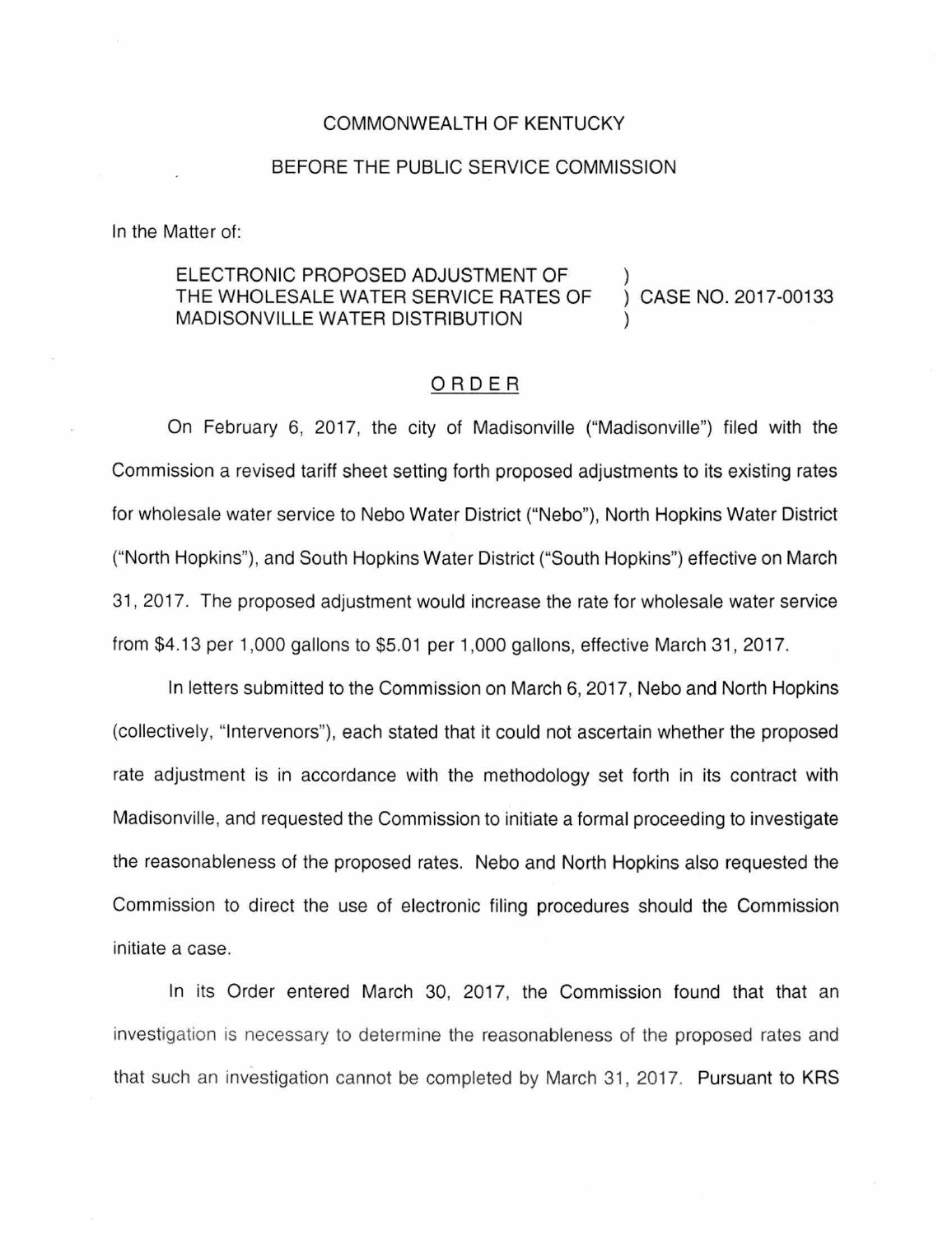278.190(2), the Commission suspended the effective date of the proposed rates for five months, up to and including August 30, 2017. The Commission made Nebo and North Hopkins parties to this case. The Commission directed Madisonville to have its counsel enter an appearance within ten days of the date of the Order and to state in the entry of appearance Madisonville's position on the use of electronic filing procedures in this proceeding. On April 5, 2017, counsel for Madisonville entered an appearance in this proceeding and stated that Madisonville does not object to the use of electronic filing procedures.

The Commission finds that it should direct, pursuant to 807 KAR 5:001, Section 8(1), the use of electronic filing procedures in this case. The Commission further finds that Madisonville should file verified written testimony that, at a minimum, addresses the application of the cost review formula for rate adjustments set forth in the parties' agreements and the manner in which Madisonville calculated the proposed adjustment in its rate for wholesale water service. The Commission further finds that a procedural schedule should be established to ensure an orderly investigation of Madisonville's proposed rate adjustments.

IT IS THEREFORE ORDERED that:

1. The parties shall use electronic filing procedures in this case in accordance with 807 KAR 5:001, Section 8. Any request to deviate from these rules shall be submitted in writing to the Commission for consideration.

2. The style of this case shall be amended to use the word "Electronic" as set forth above, and all future correspondence or filings in connection with this case shall reference the above style and case number.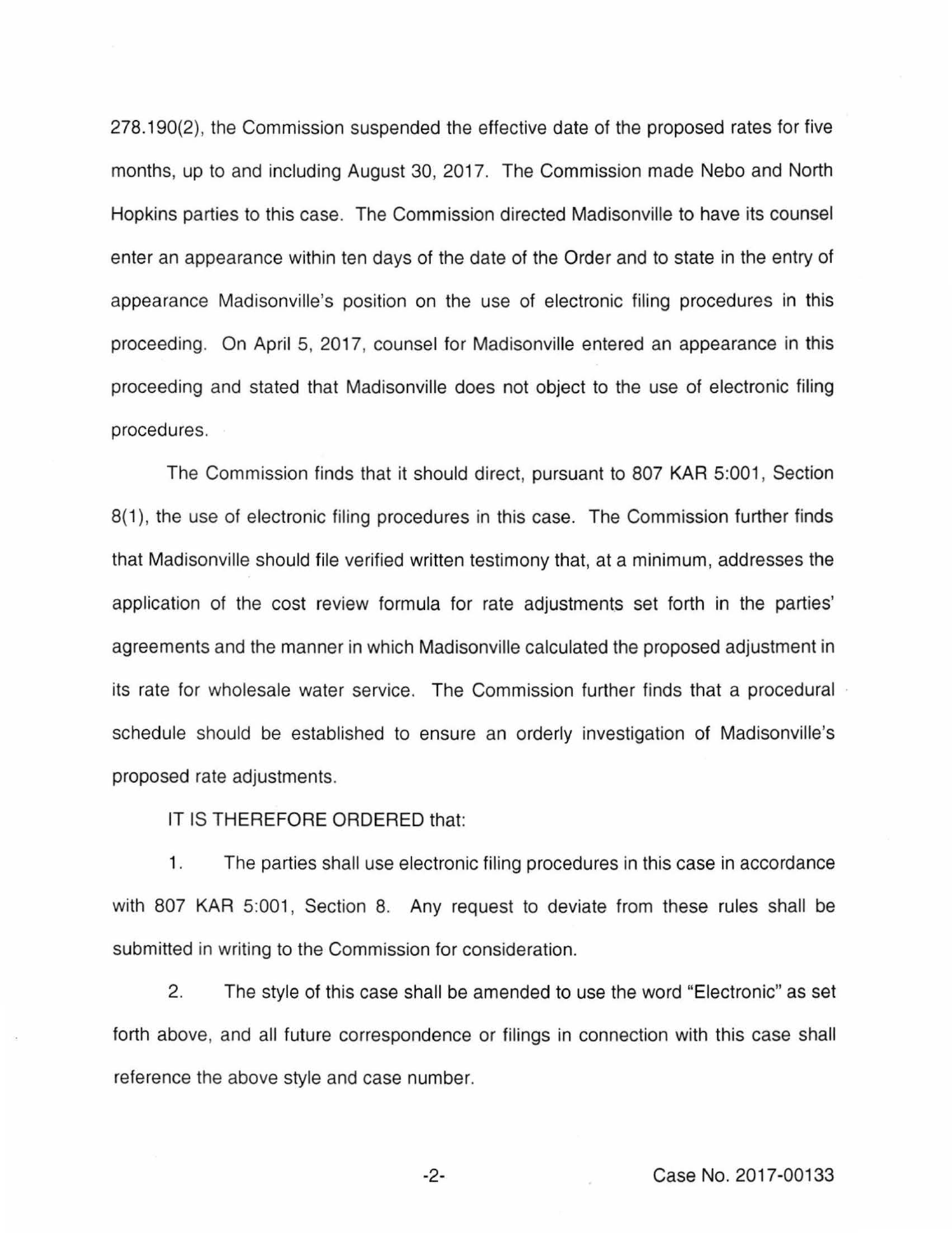3. Unless a party files with the commission an objection to the use of electronic filing procedures within seven days of the date of this Order, the party shall:

a. Be deemed to have consented to the use of electronic filing procedures and the service of all papers, including orders of the commission, by electronic means; and

b. File with the Commission within seven days of the date of an Order directing the use of electronic filing procedures a written statement that the party, or the party's authorized agent, possesses the facilities to receive electronic transmissions.

4. If a party objects to the use of electronic filing procedures and good cause exists to excuse the party from the use of electronic filing procedures, service of papers on and by it shall be made by mailing a copy by United States mail or other recognized mail carrier to the attorney or party at the last known address.

5. Any party filing a paper shall upload an electronic version using the Commission's E-Filing System and shall file the original with six copies in paper medium.

6. Any request for confidential treatment of material submitted shall conform to the requirements of 807 KAR 5:001, Section 13.

7. Materials submitted to the Commission that do not comply with the rules of procedure or that do not have an approved deviation are subject to rejection pursuant to 807 KAR 5:001, Section 3.

8. Madisonville shall file verified written testimony that, at a minimum, addresses the application of the cost review formula for rate adjustments set forth in the parties' agreements and the manner in which Madisonville calculated the proposed adjustment in its rate for wholesale water service.

-3- Case No. 2017-00133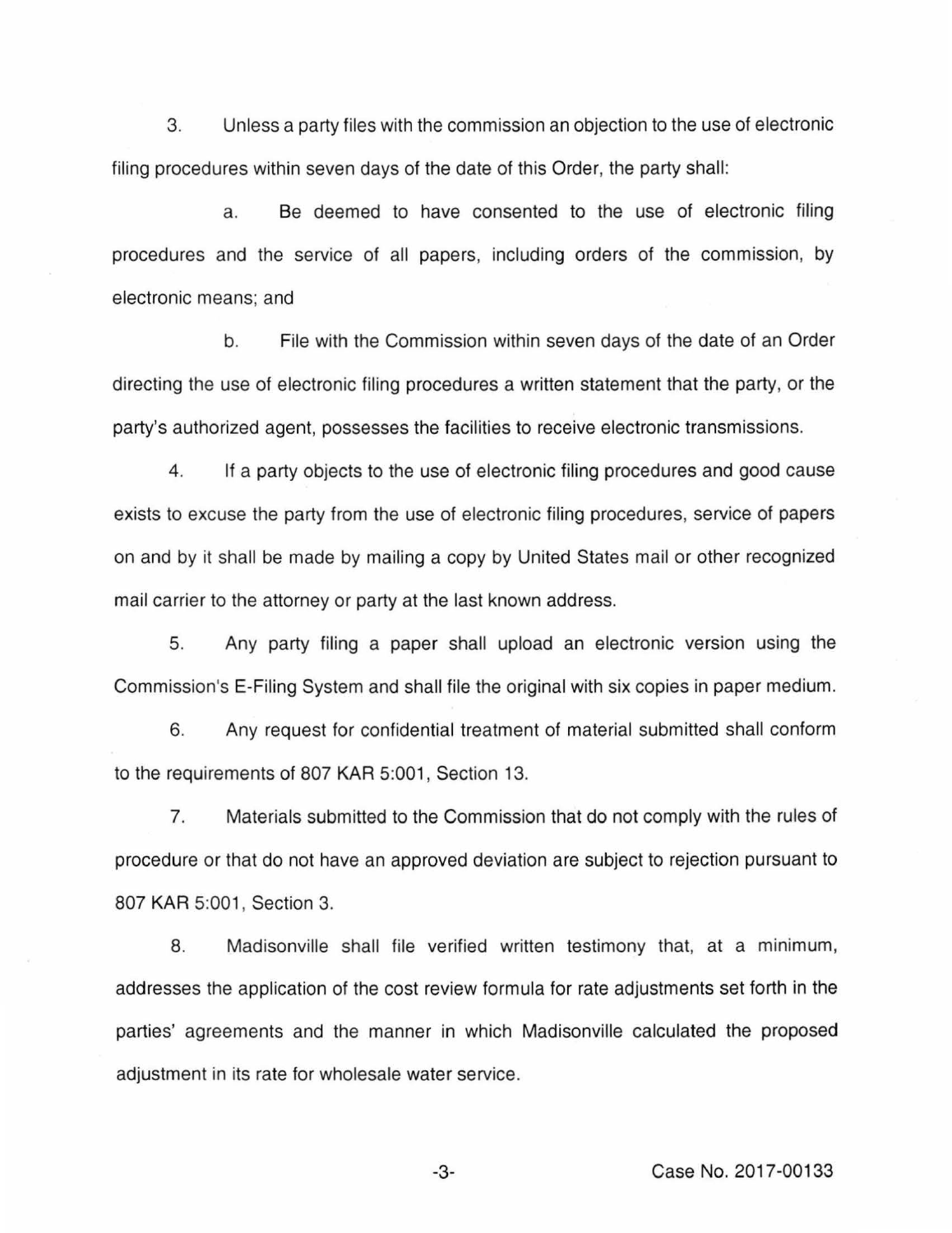9. Any motion to intervene filed after May 12, 2017, shall show a basis for intervention and good cause for being untimely. If the untimely motion is granted, the intervenor shall accept and abide by the existing procedural schedule.

10. The procedural schedule set forth in the Appendix to this Order shall be followed.

By the Commission

ENTERED **MAY 0 1 2017**  KENTUCKY PUBLIC SERVICE COMMISSION

ATTEST: **Executive Director**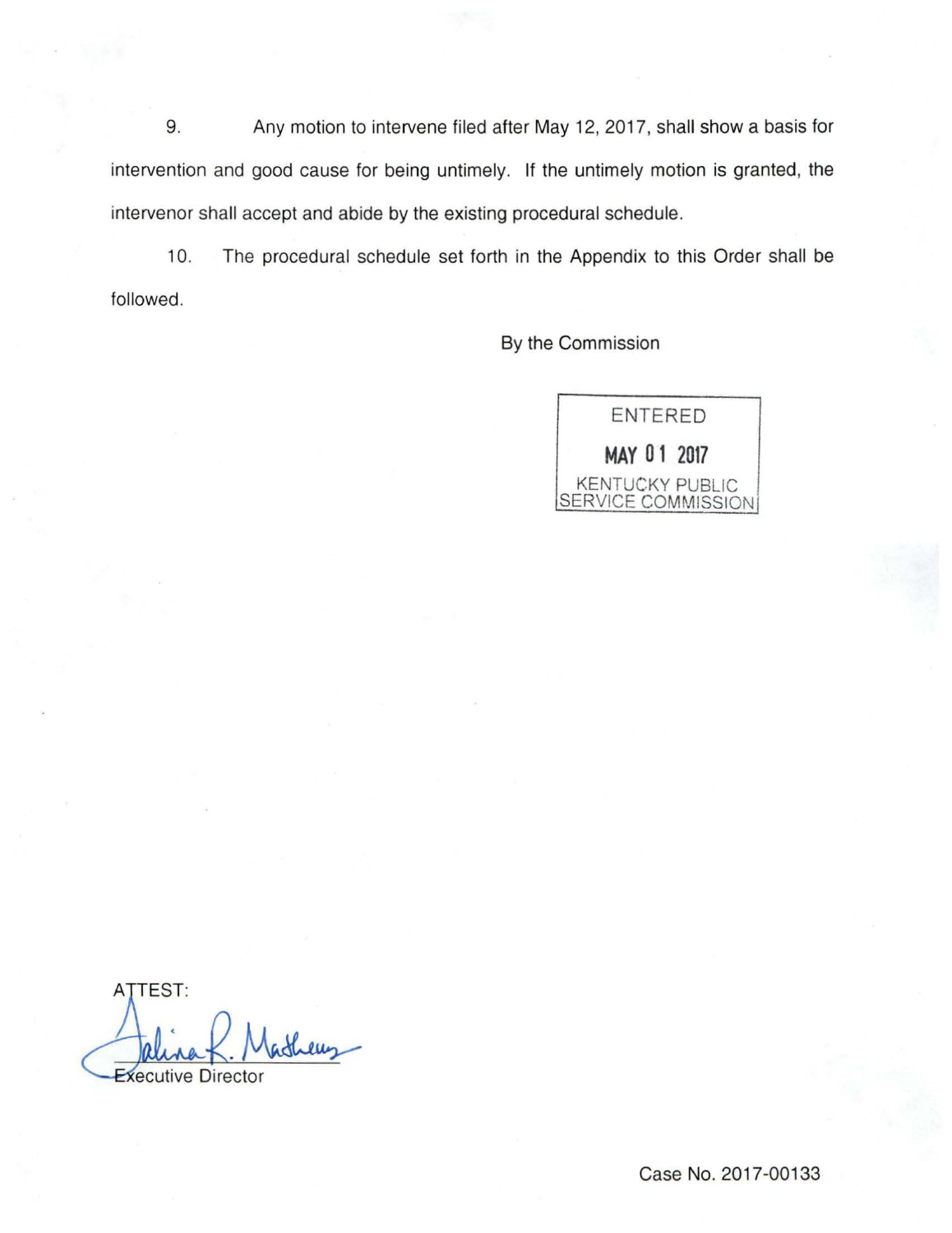# APPENDIX

## APPENDIX TO AN ORDER OF THE KENTUCKY PUBLIC SERVIQE COMMISSION IN CASE NO. 2017-00133 DATED **MAY 0 1 201/**

| Madisonville shall file written testimony in accordance |  |
|---------------------------------------------------------|--|
| Requests for information to Madisonville shall be       |  |
| Madisonville's responses to requests for information    |  |
|                                                         |  |
| Requests for information to Intervenors shall be        |  |
| Intervenors' responses to requests for information      |  |
| Any request for a formal hearing shall be filed no      |  |